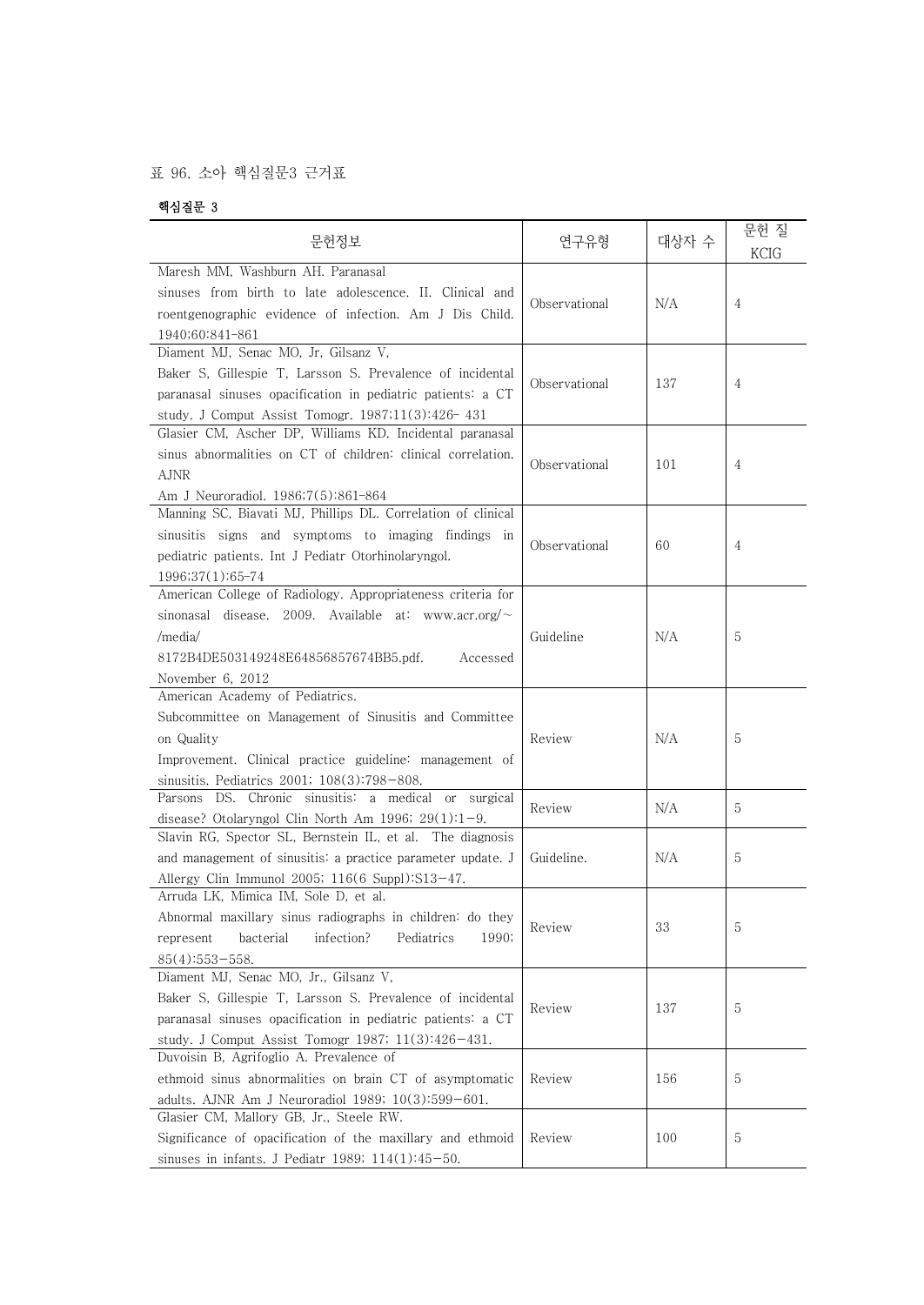| Gordts F, Clement PA, Destryker A,                                           |               |     |   |
|------------------------------------------------------------------------------|---------------|-----|---|
| Desprechins B, Kaufman L. Prevalence of sinusitis signs on                   |               |     |   |
| MRI in a non-ENT paediatric population. Rhinology 1997;                      | Review        | 100 | 5 |
|                                                                              |               |     |   |
| $35(4):154-157.$<br>Holbrook EH, Brown CL, Lyden ER,                         |               |     |   |
|                                                                              |               |     |   |
| Leopold DA. Lack of significant correlation between                          |               |     |   |
| rhinosinusitis symptoms and specific regions of sinus                        | Observational | 94  | 4 |
| computer tomography<br>Rhinol<br>2005;<br>scans.<br>Am<br>J                  |               |     |   |
| $19(4):382-387.$                                                             |               |     |   |
| Kovatch AL, Wald ER, Ledesma-Medina                                          |               |     |   |
| J, Chiponis DM, Bedingfield B. Maxillary sinus radiographs                   | Review        | 112 | 5 |
| in children with nonrespiratory complaints. Pediatrics 1984;                 |               |     |   |
| $73(3):306 - 308.$                                                           |               |     |   |
| Lesserson JA, Kieserman SP, Finn DG.                                         |               |     |   |
| The radiographic incidence of chronic sinus disease in the                   | Review        | 142 | 5 |
| pediatric population. Laryngoscope 1994; 104(2):159-166.                     |               |     |   |
| Manning SC, Biavati MJ, Phillips DL.                                         |               |     |   |
| Correlation of clinical sinusitis signs and symptoms to                      |               |     |   |
| imaging findings in pediatric patients. Int J Pediatr                        | Observational | 60  | 5 |
| Otorhinolaryngol                                                             |               |     |   |
|                                                                              |               |     |   |
| $1996; 37(1):65-74.$<br>Odita JC, Akamaguna AI, Ogisi FO, Amu                |               |     |   |
|                                                                              |               |     |   |
| OD, Ugbodaga CI. Pneumatisation of the                                       | Review        | 191 | 5 |
| maxillary sinus in normal and symptomatic children. Pediatr                  |               |     |   |
| Radiol 1986; 16(5):365-367.                                                  |               |     |   |
| Gwaltney JM, Jr., Phillips CD, Miller RD,                                    |               | 31  | 4 |
| Riker DK. Computed tomographic study of the common cold.                     | Observational |     |   |
| N Engl J Med 1994; 330(1):25-30.                                             |               |     |   |
| Leopold DA, Stafford CT, Sod EW, et al. Clinical course of                   |               |     |   |
| acute maxillary sinusitis documented by sequential MRI                       | Review        | N/A | 5 |
| scanning. Am. J. Rhinol. 1994; 8(1):19-28.                                   |               |     |   |
| Steele RW. Chronic sinusitis in children.                                    | Review        | N/A | 5 |
| Clin Pediatr (Phila) 2005; 44(6):465-471                                     |               |     |   |
| Lusk RP, Lazar RH, Muntz HR. The                                             |               |     |   |
| diagnosis and treatment of recurrent and chronic sinusitis in $\vert$ Review |               | N/A |   |
| children. Pediatr Clin North Am 1989; $36(6)$ :1411-1421.                    |               |     |   |
| Germiller JA, Monin DL, Sparano AM,                                          |               |     |   |
| Tom LW. Intracranial complications of                                        |               |     |   |
| sinusitis in children and adolescents and their outcomes.                    | Review        | 60  | 5 |
| Arch Otolaryngol Head Neck Surg 2006; 132(9):969-976.                        |               |     |   |
| Hicks CW, Weber JG, Reid JR, Moodley                                         |               |     |   |
| M. Identifying and managing intracranial complications of                    |               |     |   |
| sinusitis in children: a retrospective series. Pediatr Infect                | Review        | 13  | 5 |
| Dis J 2011; $30(3):222-226$ .                                                |               |     |   |
| Ryan JT, Preciado DA, Bauman N, et al. Management of                         |               |     |   |
| pediatric orbital cellulitis in patients with radiographic                   |               |     |   |
|                                                                              | Review        | 465 | 5 |
| findings of subperiosteal abscess. Otolaryngol Head                          |               |     |   |
| Neck Surg 2009; $140(6):907-911$ .                                           |               |     |   |
| Clary RA, Cunningham MJ, Eavey RD.                                           | Review        | 19  | 5 |
| Orbital complications of acute sinusitis:                                    |               |     |   |